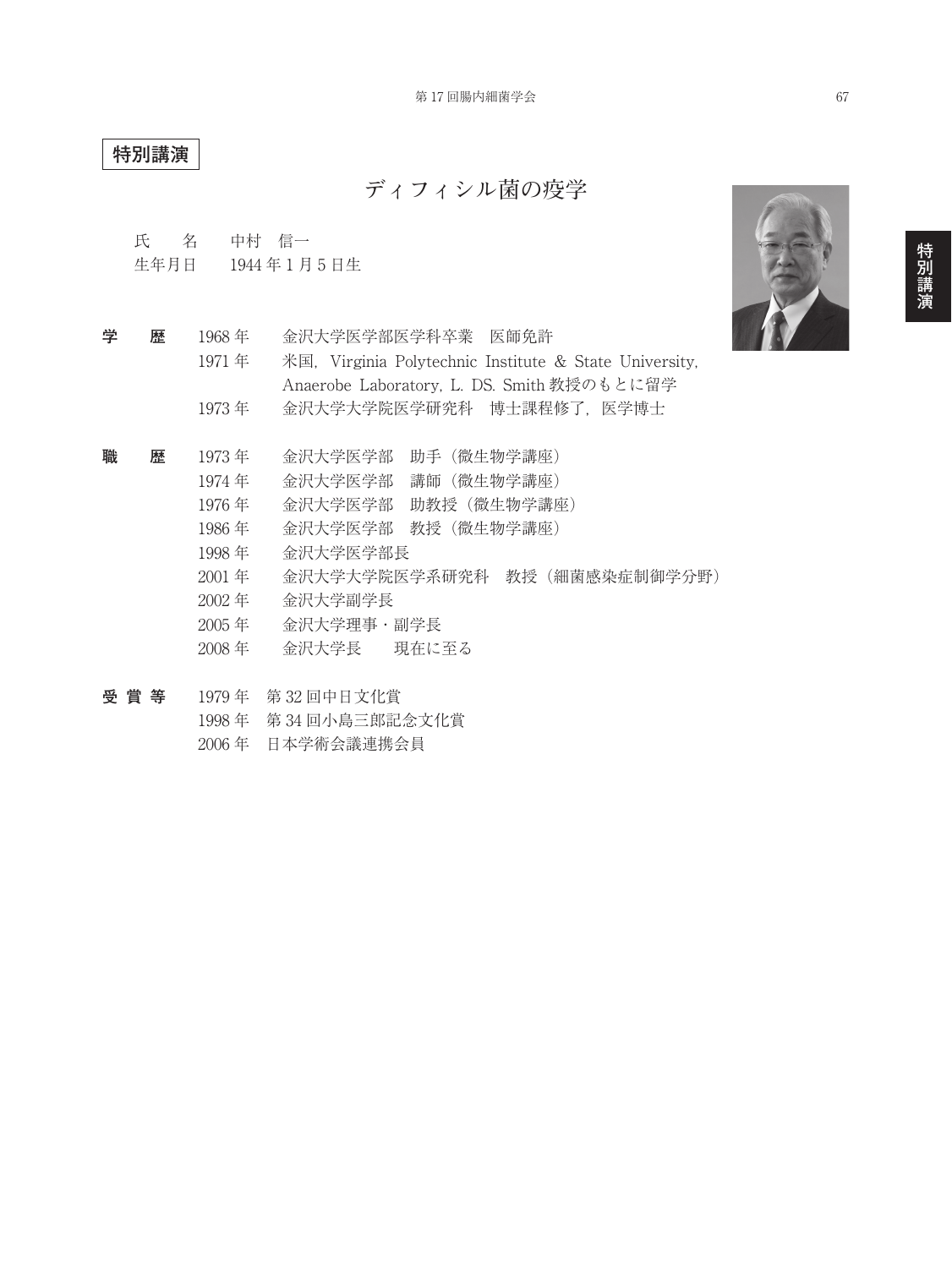## **ディフィシル菌の疫学**

### 中村信一

### 金沢大学 学長

本講演では,健常な成人,新生児,幼児,および小児における *C. difficile* 保有に関する演者等の成績 を中心に述べる.*C. difficile* の存在は培養法により検討した.

#### **健常成人**

7グループ, 1,234 名の健常成人における消化管保有について検討した. 全体では 108 名 (7.6%) か ら,*C. difficile* が分離され,検討した 7 集団別では 4.2%から 15.3%まで保有率に相違が認められた.分 離菌株を PCR リボタイピングおよびパルスフィールドゲル電気泳動(PFGE)により解析した結果. 3 集団について各集団内において複数の成人に同一タイプの菌株の存在が認められ,社会集団において *C. difficile* の交差感染が起こりうることが示唆された.さらに健常成人の 2 集団,合計 139 名を対象に, 3 ヵ月間隔で合計 4 回 *C. difficile* の消化管保有状況を検索した.18 名の *C. difficile* 陽性者のうち,1 回, 2 回,3 回,4 回陽性者はそれぞれ 10 名(55.6%),3 名(16.7%),2 名(11.17%),3 名(16.7%)認め られた. 同一の PCR リボタイプ /PFGE タイプの菌株の持続的な保有が3名の被験者にのみ認められた. *C. difficile* 陽性者は陰性者に比べて糞便中の *Enterococcus* 属の菌株が優位に多く,3 回および 4 回陽性 者は特に *Enterococcus* 属の菌数が多かった.以上の結果は *C. difficile* の消化管保有は多くの場合一過 性であるが,持続的に保有している健常人も存在すること,*Enterococcus* 属が *C. difficile* の消化管保 有に影響する可能性を示唆している.(J Med Microbiol 2001, 50: 720-727. J Med Microbiol 2004, 53: 167-172)

#### **健常新生児・幼児・小児**

- ・被験新生児 (入院中, 誕生から 1 週間以内に試料を採取) 40 名中, 1 名のみが *C. difficile* 陽性であった. PCR リボタイピング,PFGE 解析,および毒素遺伝子タイプにより,*C. difficile* 陽性の新生児は母親 から感染したことが示唆された.
- ・ 2 ケ所の保育園および 1 ケ所の幼稚園の園児における *C. difficile* 保有率は,それぞれの施設において, 67.6%(*C. difficile* 陽性者数 / 被験者数,23/34),68.8%(11/16),27.1%(13/48)であった.また, 年齢別の保有率は,0 歳児,100%(12/12);1 歳児,75.0%(15/20);2 歳児, 45.5%(5/11);3 歳児, 24.0%(6/25);4 歳児,38.5%(5/13);5 歳児,23.5%(4/17)であった.各保育施設において複数の 園児が同一タイプの *C. difficile* 株を保有しており,さらに,施設環境に園児保有株と同一タイプの菌 株が存在していた.これらのことから,施設内で *C. difficile* の交差感染が起こっており,環境がそれ を媒体していることが示唆された.(Int Microbiol 2005, 8: 43-48)